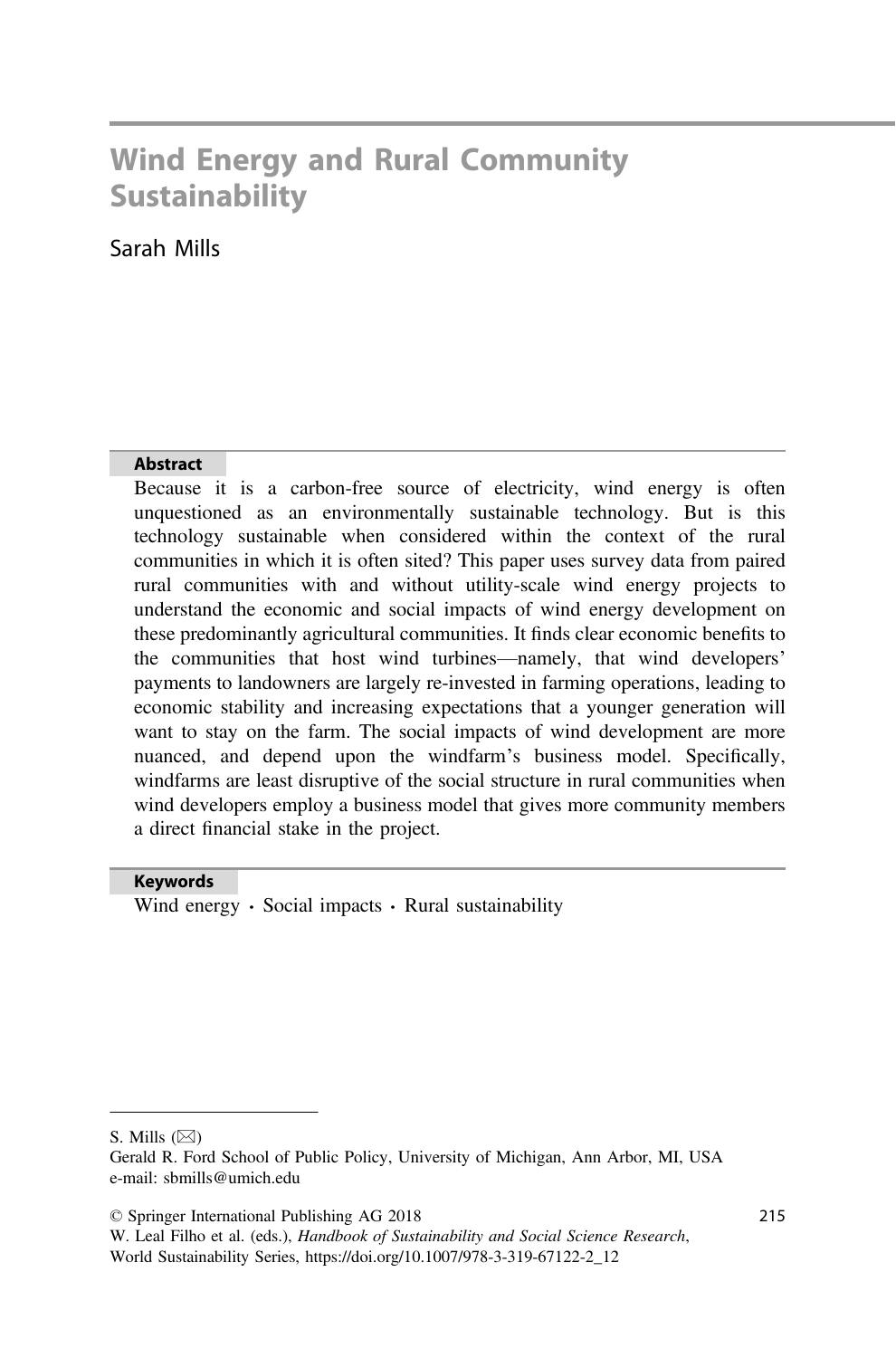## 1 Introduction

Given the global urgency to address climate change, we may run the risk of labeling any energy technology that offers reduced carbon emissions as "sustainable." When full life-cycle carbon emissions and other environmental, economic, and social considerations are taken into account, renewable energy technologies—including wind energy—consistently emerge as options that perform well across this broader range of sustainability metrics (Weisser [2007](#page-9-0); Gallego Carrera and Mack [2010\)](#page-8-0).

Much of this sustainability analysis, however, has focused on the technology's impact at the national or global scale, not necessarily on the local impacts on the communities where these technologies would be placed (Whitton et al. [2015\)](#page-9-0). Indeed, in looking at public acceptance for wind energy, a number of studies have contrasted the positive attitudes toward wind energy among the general public with opposition in locations of proposed wind projects (Bell et al. [2005](#page-8-0); Devine-Wright [2005a](#page-8-0); Wolsink [2007\)](#page-9-0). Research shows these differences are not just NIMBYism. Instead, more pessimistic views are tied to anticipation of negative impacts and the localized disturbance caused during construction, and these negative local attitudes often reverse once the windfarm is operating (Warren et al. [2005;](#page-9-0) Devine-Wright [2005b;](#page-8-0) Wilson and Dyke [2016](#page-9-0)).

But even this relatively robust literature about public opinion of wind energy is really only a proxy for the technology's effect on local social and economic sustainability. The aim of this paper is to look beyond public opinion to better understand the social and economic impacts of wind energy development on the communities in which they are sited, focusing in particular on agricultural communities in the American Midwest.

## 2 Rural Dynamics and Wind Development in the American **Midwest**

Perhaps more than on other issues, social sustainability is intertwined with economic sustainability for many Midwestern farming communities. The industrialization of agriculture has led to farm consolidation, a decrease in the absolute numbers of farmers living in these communities, and an aging farm population as fewer young people choose farming as their occupation (Salamon [1992;](#page-9-0) D'Souza and Gebremedhin [1998\)](#page-8-0). In farming communities that are more remote from metropolitan areas, this in turn has led to precipitous population loss, closure of rural schools and—in some cases—abandonment of small towns.

Wind development, and the money that it brings to rural landowners and rural communities, may have the potential to help reverse some of these intertwined social and economic trends. At least that is the claim that has been made by proponents of wind energy (Union of Concerned Scientists [2003;](#page-9-0) Napier [2012](#page-9-0)), and which was found to underlie support for wind energy among farmers in Indiana (Mulvaney et al. [2013\)](#page-8-0).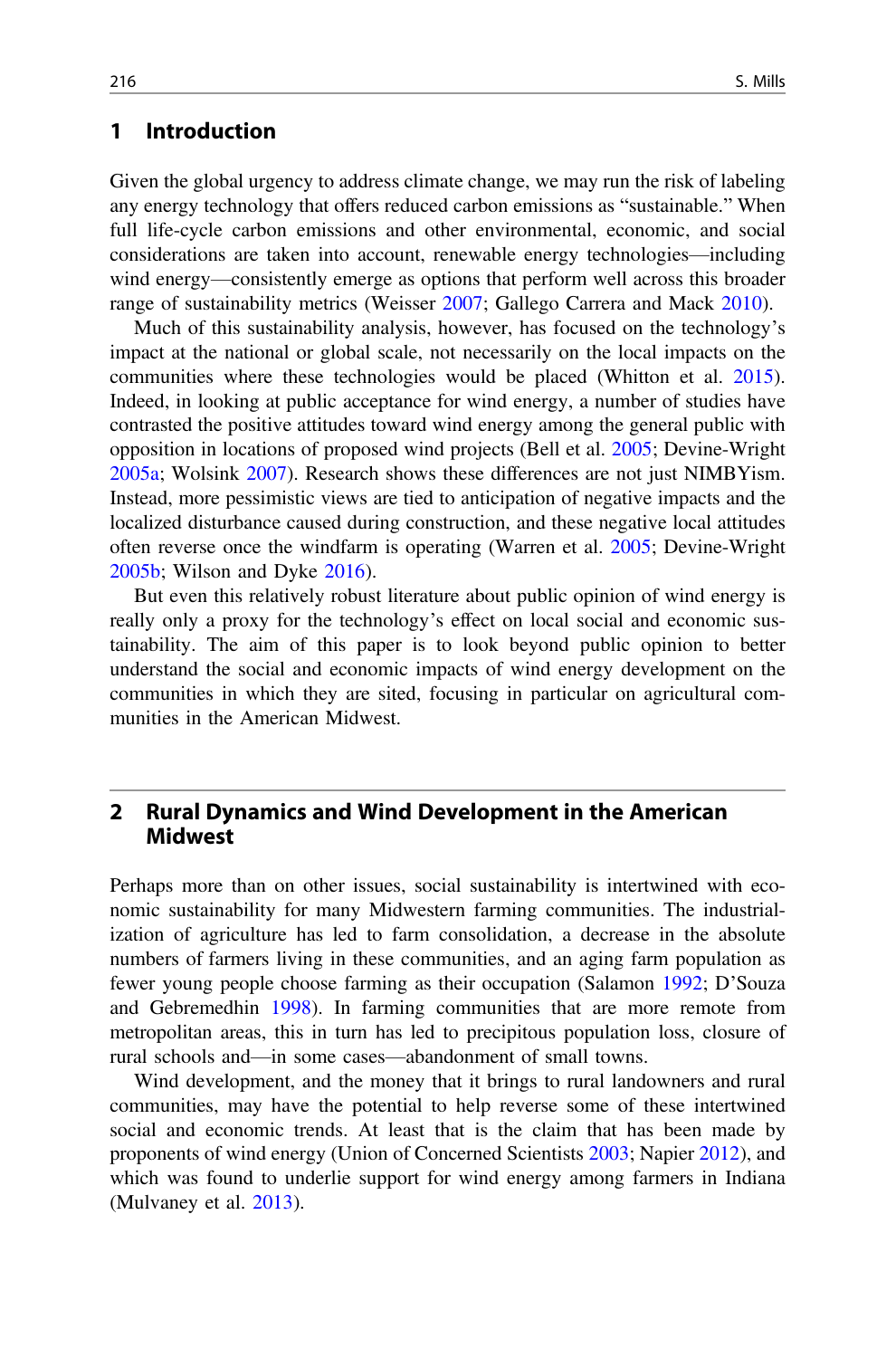Most of the existing academic work has looked at monetary benefits that accrue community-wide in the form of job creation or tax payments. While some temporary local jobs are created during construction, far fewer rural communities gain more than one or two full-time positions once the windfarm is in operation (Munday et al. [2011;](#page-9-0) Slattery et al. [2011](#page-9-0); Brown et al. [2012](#page-8-0)). Even so, in rural communities with few other employment opportunities, any job growth is welcome (Black et al. [2014](#page-8-0)). Additionally, taxes assessed on energy production equipment are usually collected by local governments, and so may be used to improve locally funded public services (e.g., schools, roads, parks, human services), or to reduce the local property tax burden on all landowners (Kahn [2013](#page-8-0)). Indeed, these community-wide economic benefits are the primary socio-economic impacts noted by residents in Slattery et al. ([2012\)](#page-9-0) study of counties with wind development.

What is less researched, but which may have an even bigger impact on rural social sustainability, are wind developer's direct payments to rural landowners. While wind developers usually own the wind turbines, they very rarely own the land on which those turbines are sited. Instead, these wind developers enter into long-term leases to site the turbine on the landowner's property, paying the landowner annually for the land that is taken out of agricultural production and often also paying a royalty: a fixed percentage of the profits from the energy that is produced and sold to the electric utility. This income may help diversify farmers' income streams with a guaranteed revenue source that helps them weather the year-to-year variability in crop yields (Swofford and Slattery [2010;](#page-9-0) Sutherland and Holstead [2014\)](#page-9-0). In the American Midwest, most wind developments are sited on small to medium-sized parcels of land throughout a rural community, with landowners hosting one or more turbines on their properties. As a result, a larger number of landowners may receive these direct benefits. While the quantitative impact of these direct payments is known (U.S. Department of Energy (DOE) [2015\)](#page-9-0), there has not been any assessment on whether such payments are helping to reduce farm consolidation and ultimately population loss in these communities. This paper aims to fill that gap by considering:

- 1. Do individual-level windfarm revenues increase farm succession planning?
- 2. Do individual-level windfarm revenues result in increased farm investment?
- 3. What other social impacts does the wind development business model have on farming communities?

## 3 Methodology

To assess the connected social and economic impacts of wind development on farming communities, four windfarm communities in the state of Michigan were chosen using a diverse case study approach (Seawright and Gerring [2008](#page-9-0)) to cover a wide spectrum of historical population trends and wind development business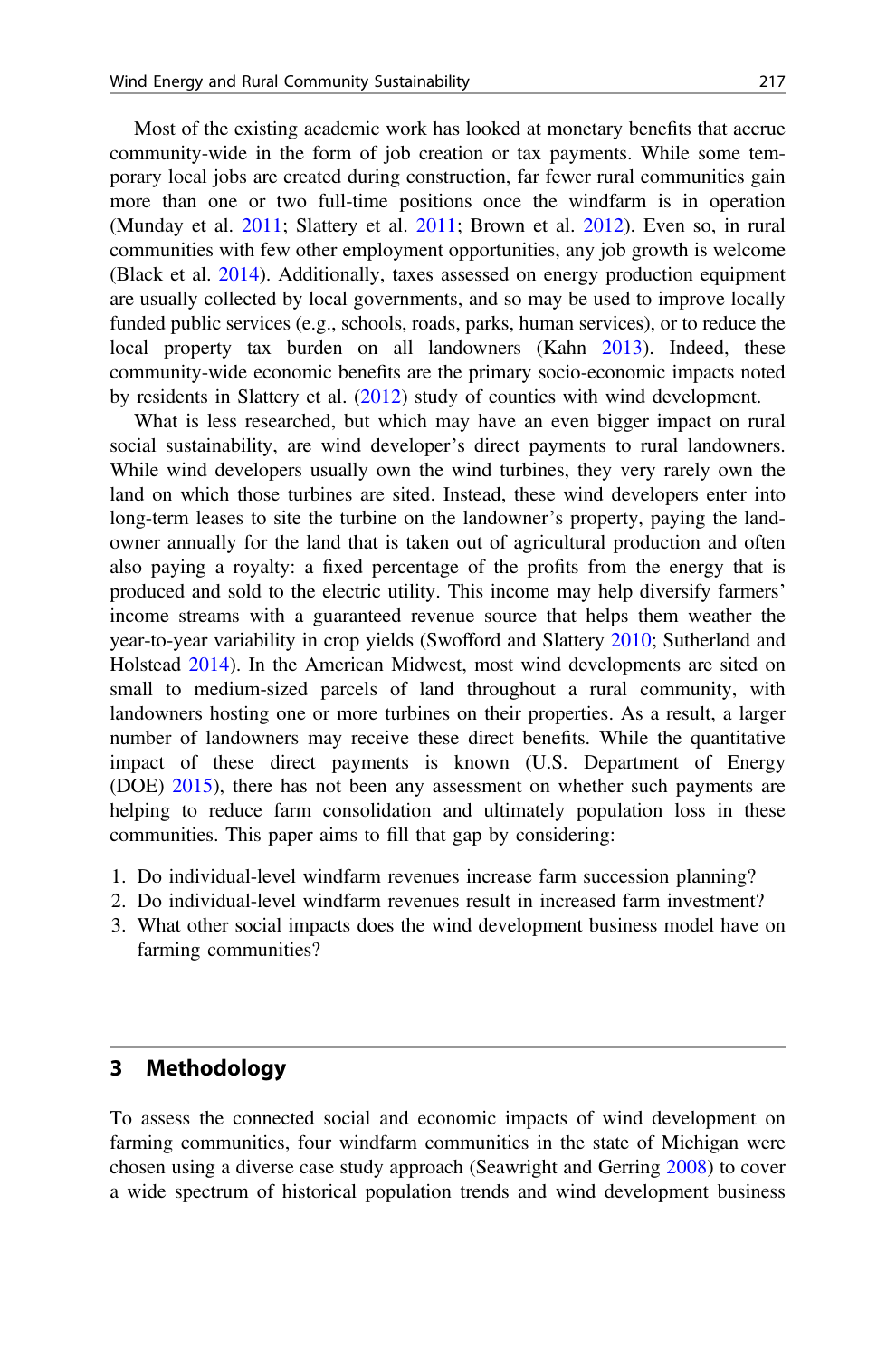| Case                             |             |             |                   |                   |
|----------------------------------|-------------|-------------|-------------------|-------------------|
| Year Windfarm Operational        | 2008        | 2012        | 2012              | 2008              |
| Number of turbines               | 46          | 33          | 40                | 29                |
| Business model                   | Traditional | Traditional | Pooled<br>Royalty | Pooled<br>Royalty |
| $2000-2010$ population<br>change | $-3\%$      | $-9%$       | $-17%$            | $+3\%$            |

Table 1 Characteristics of Case Study Windfarms

models.<sup>1</sup> While not intending to be representative of all wind development in the Midwest, this case selection technique does aim to be broadly representative of windfarms in Michigan.

All four cases are in predominantly-agricultural areas. Key characteristics of the selected windfarm cases are shown in Table 1. In addition, four matched case (non-windfarm) communities in Michigan were selected to provide a comparison with a similarly-situated agricultural community without wind development. The selection was based upon population trends, land use characteristics (e.g., size of parcels, type of ground cover), and median income.

A mail survey was sent to all owners of farmland in all eight communities (four with wind turbines; 4 without). Formatting and survey administration were conducted according to best practice (Dillman et al. [2009](#page-8-0)), with multiple contacts, personalized communications, a pre-paid incentive (Groves and Couper [1998\)](#page-8-0), and strategic timing based on the schedules of the target population (Pennings et al. [2002\)](#page-9-0). In total, 1231 respondents returned useable surveys, resulting in a final response rate of 71.9% (AAPOR RR2).

The 12-page survey included a range of both opinion questions related to wind energy, as well as more factual questions about whether or not the respondent had a wind turbine on their property (obviously "no" for those respondents in the matched case communities), details about the respondent's farming operation, and their future plans for their farm.

<sup>&</sup>lt;sup>1</sup>In the traditional wind development business model, only landowners with turbines on their property are directly compensated. An alternated "pooled royalty" business model spreads this same amount of money among all landowners who initially expressed willingness to have a turbine on their property, regardless of whether they ultimately received a turbine on their property or not, on a per-acre basis. In these pooling arrangements, the royalty share of the lease payment is diluted as it is shared among more landowners, but a higher proportion of community members receive direct payments from the wind developer.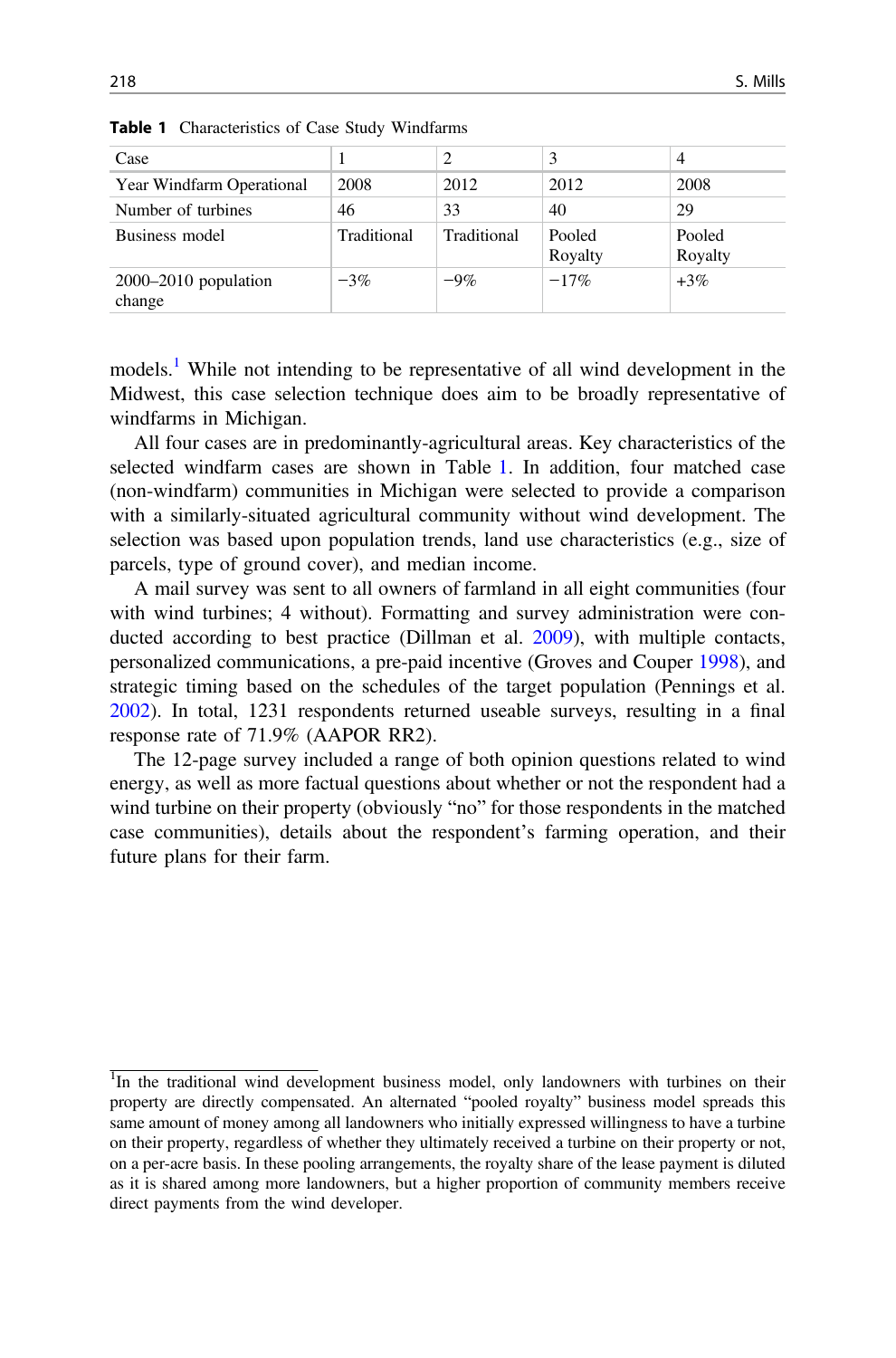#### 4 Results and Analysis

#### 4.1 Succession Planning

One way to measure whether farmers are expecting to pass their farm off to a younger generation—rather than to sell their land off to a neighboring farmer—is to ask whether or not they have a succession plan in place for their land. Overall 62% of respondents to the survey indicated in the affirmative. However, there is a large difference based on whether or not the landowner has a wind turbine on their property. Among those landowners with turbines on their property, 80% have a succession plan in place, compared to only 62% of their neighbors (i.e., all other farmland owners in the windfarm communities) and 57% of landowners in the matched case community (see Table 2).

A binomial logit regression model finds that the likelihood of having a succession plan increases with each additional acre farmed, which might be expected as those who farm more acres are more likely to expect to pass that large operation off in the future. However, even after accounting for the size of the farming operation, landowners with turbines on their property are 2.5 times as likely to have a succession plan in place as respondents in the matched case (no-turbine) communities who farm just as many acres. Notably, neighboring landowners in windfarm communities are also more likely (1.34 times) than matched case landowners to have a succession plan, but this is not nearly as statistically significant.

The survey did not ask landowners when they created a succession plan, so it is unclear whether windfarm revenues are helping landowners to solidify succession plans. An alternate explanation for the difference in succession planning is that those landowners who had pre-existing succession plans may have been more inclined to diversify farm income and therefore would have proactively sought out wind leases. This theory, however, conflicts with the fact that in all of the case studies, it was the wind developer and not the farmland owners who initiated the windfarm leasing process. Furthermore, while this alternate explanation may explain differences in succession planning between landowners with turbines and their neighbors, it does not adequately explain differences between the turbine group and their matched case counterparts who have not (yet) been approached by a

|                          |                    |                             | Wind Respondents |          |
|--------------------------|--------------------|-----------------------------|------------------|----------|
|                          | All<br>Respondents | Matched Case<br>Respondents | <b>Neighbors</b> | Turbines |
| Yes                      | 62%                | 57%                         | 62%              | 80%      |
| N <sub>0</sub>           | 38%                | 43%                         | 38%              | 20%      |
| Number of<br>respondents | 1164               | 471                         | 559              | 134      |

Table 2 Prevalence of succession plans among survey respondents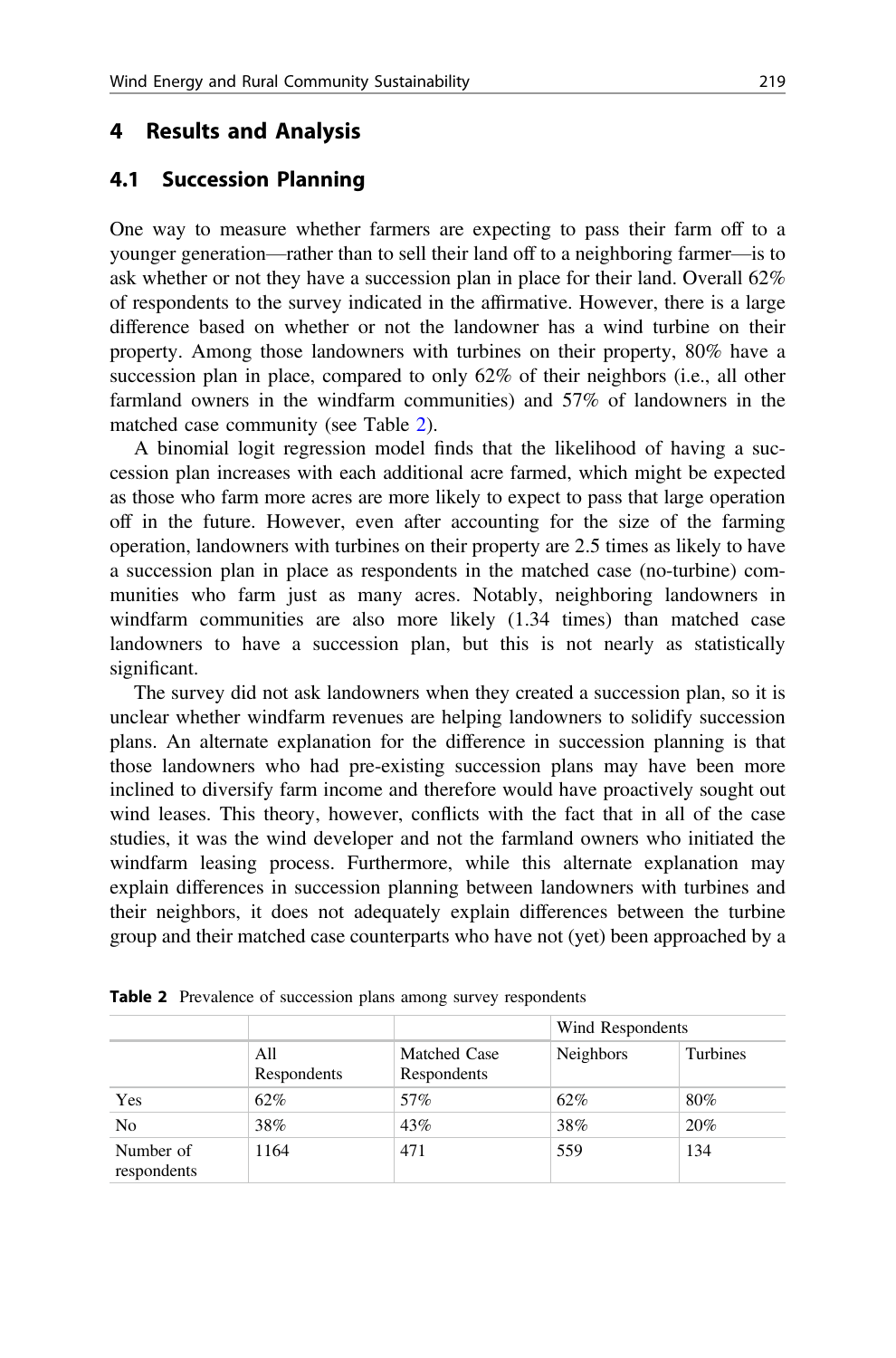wind developer but include a number of landowners who—according to their survey responses—would welcome wind development. As a result, the most likely explanation is that the supplemental income that the wind turbines provide is helping convince the next generation of farmers to stay on the farm.

#### 4.2 Farm Investment

Another way to gauge farmers' longer-term expectations for their land is look at recent farm investments. Those who invest more in their farms likely expect that they—or their heirs—will be farming longer than those who do not invest in their farms (Adelaja et al. [2011](#page-8-0)). In order to capture the investments that owners of farmland have been making to their property, the survey sent to landowners asked four parallel questions: "Since 2008, about how much money have you spent on improvements to your [… home? …outbuildings? …drainage and irrigation? … new or used farm equipment including trucks, tractors or other farm machinery?]"

When looking at the data from all respondents, the results show that the average investment per landowner is consistently higher in communities with wind turbines than in the matched case communities. This is true for all types of investments, though most pronounced for investments in farm equipment. Landowners in communities with windfarms spend on average \$29,813 more on farm equipment than their counterparts in communities without windfarms (see Table [3](#page-6-0)). When all investment types are combined, the difference in spending between landowners in matched case and windfarm communities is \$47,456 over this five-year period.

There are even larger differences, though, between respondents in windfarm communities with turbines on their property and their neighbors without turbines. In most of the investment categories, landowners with turbines invest nearly twice as much as their neighbors. Furthermore, landowners with turbines reported spending over \$250,000 more than both their neighbors and the landowners in the matched case communities on improvements to their properties over the five-year period. Notably, this increased investment likely exceeds the total of the revenues the landowner received from the wind developer over that same period, $2$  which may be yet another indication that the wind income is helping families solidify succession plans and leading to a surge in investment in the farming operation.

 $2$ Many wdevelopers require leaseholders to keep lease terms confidential, but in interviews with local officials in the case study communities, the annual payments to landowners are likely less than \$12,000 per turbine per year. Considering that most landowners have only one or two turbines on their property, few would be receiving \$50,000 per year.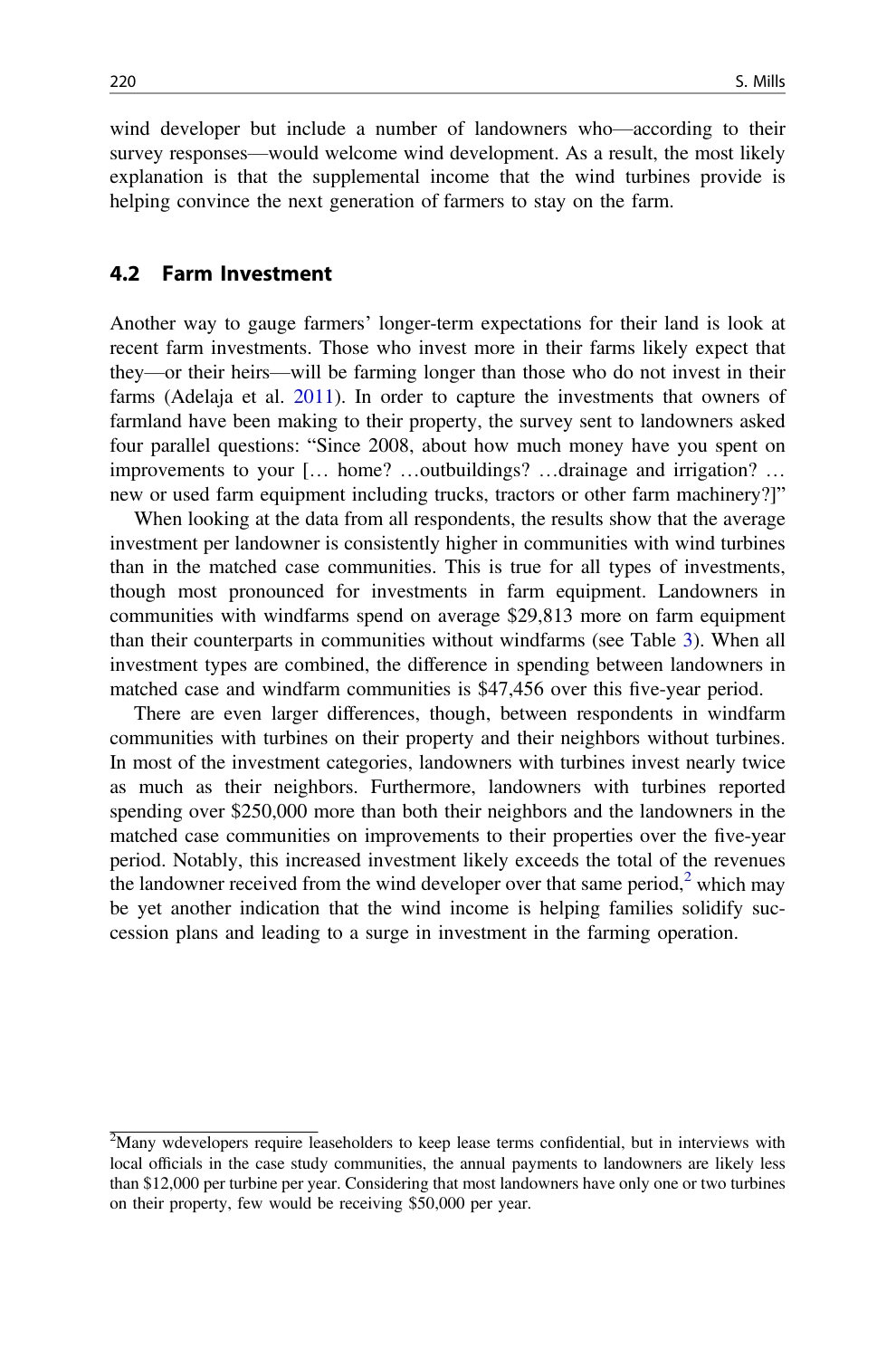|                                       |             |              |             | Wind Respondents |           |
|---------------------------------------|-------------|--------------|-------------|------------------|-----------|
| Type of                               | All         | Matched Case | Wind        | <b>Neighbors</b> | Turbines  |
| Investment                            | Respondents | Communities  | Communities |                  |           |
| Home                                  | \$26,897    | \$24,035     | \$28,829    | \$25,681         | \$41,970  |
| Outbuildings                          | \$36,521    | \$29,639     | \$41,118    | \$33,786         | \$71,780  |
| Drainage/Irrigation                   | \$25,321    | \$22,105     | \$27,474    | \$20,236         | \$57,863  |
| Equipment                             | \$125,027   | \$107,208    | \$137,021   | \$102,901        | \$279,539 |
| Total Investment                      | \$215,433   | \$186,899    | \$234,355   | \$183,593        | \$449,087 |
| Number of<br>respondents <sup>a</sup> | 1096        | 437          | 659         | 533              | 126       |

<span id="page-6-0"></span>Table 3 Mean landowner investment in home and farm, matched case versus windfarm communities

<sup>a</sup>The number displayed is the number of respondents who answered all four investment-related questions

## 4.3 Social Impacts Dependent upon the Wind Business Model

Given the large differences in financial impact between landowners within windfarm communities, one might imagine that wind development is causing strain in these communities. Indeed, in an open-ended section of the mail survey, a number of landowners noted that wind energy was causing tension in the community. Their comments include, "This type of energy has ripped apart farmland and communities, neighbors and families," and "Wind turbines have created a strong divide (and rightfully so) between people owning large tracts of land and those owning small parcels."

There are differences, though, based on the business model used by the wind developer. In Cases 1 and 2, where pooling is not used, more survey respondents commented on the divisive aspects of the project, and more often attributed community tension to the *greed* of the small number of landowners who were receiving royalty checks. One respondent in Case 1 wrote:

Greed has led to the deterioration of the landscape and relationships with total disregard to anyone but themselves. There is absolutely no benefit to these monstrosities to anyone but the landowners that have signed leases and the wind power companies that receive huge subsidies for them.

Another implored, "Put greed aside and be logical!!! This is not good for our community."

There were still a handful of comments about community tension in Cases 3 and 4, where royalty pooling is the business model, but respondents instead explained suggested that it is motivated by *jealousy* on the part of those few who chose not to participate. One respondent in Case 3, who him/herself was not in the royalty pool wrote, "We have a very vocal minority against wind energy. I believe they are motivated by several things: (1) jealousy: if I'm not getting the money and controlling everything, I'm against it…."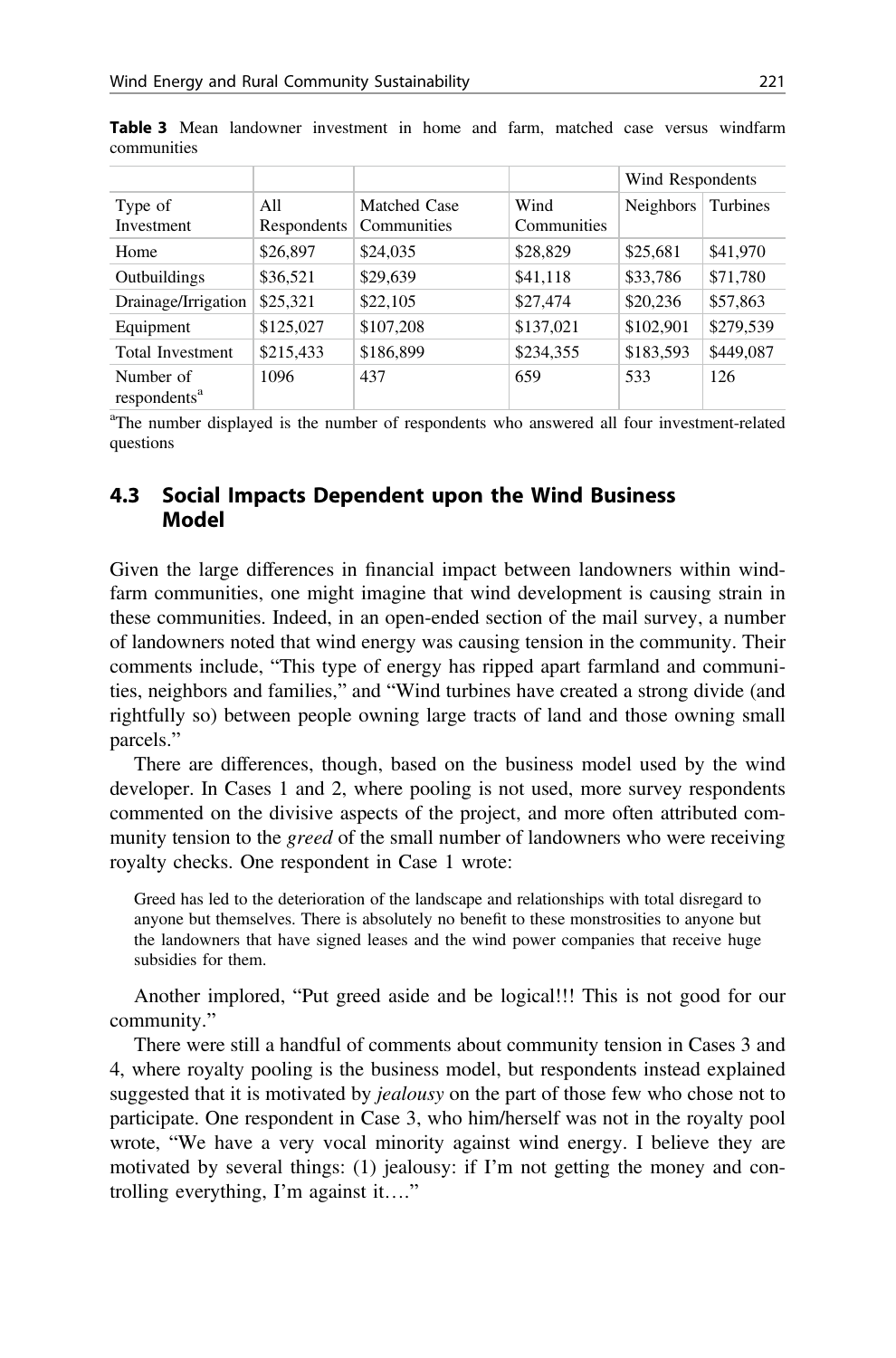Thus, in both cases it is those in the minority who are seen to be causing community discord. In communities where the traditional model is used those few landowners who receive direct payments are considered by the others to be greedy, while in communities where royalties are pooled and more landowners are directly compensated, the jealousy of those who oppose the projects is seen as the cause of the tension.

Notably in all of the case study windfarms, the wind developer pays property taxes to the local government and local schools, serving as an indirect monetary benefit to the whole community. However, it is the equity of the direct payment that is pointed to as an explanation of community discord. This underscores the importance of distributional justice (Hall et al. [2013\)](#page-8-0) and fairness (Whitton et al. [2015\)](#page-9-0) in assessing the social impact of wind energy development, and suggests that wind business models that allow for all community members to have a direct financial stake in the project may help minimize disturbing the social order in the communities in which turbines are sited. Indeed, models where the community itself owns the windfarm, much more common in Europe than the U.S., have been found to be both better received in the community and to have a larger impact on household budgets (Warren and McFadyen [2010;](#page-9-0) Phimister and Roberts [2012](#page-9-0)).

#### 5 Conclusion

Through surveying agricultural landowners in communities with and without windfarms, this paper aimed to understand the social impact of wind energy as deployed in a Midwestern state (Michigan). It found that landowners with wind turbines on their property are more likely to have a succession plan in place for their farm and are investing significantly more money into on-farm improvements, as compared to both their neighbors without turbines on their property and survey respondents in non-windfarm communities. Both of these findings suggest that the individual-level economic benefits of wind energy may help reverse a decades-long trend of population loss by enabling a younger generation of farmers to take over the family farm. However, this research also cautioned that the influx of cash, particularly when concentrated in the hands of just a few landowners, has the potential to create tensions in the community.

This research just begins to explore the socio-economic impacts of wind energy, and further research is warranted to both explore other aspects of social sustainability and to understand how well these findings hold up beyond the study area. This study, for example, does not consider owners of non-agricultural parcels who are less likely to be receiving wind turbine income and so may have less of a financial incentive to remain in the community. Furthermore, all four of the windfarms studied were relatively new additions to the landscape when this research was conducted. It would be instructive to return to these communities in a decade or two to determine the longer-term social and economic impacts. Finally, while the cases selected were broadly representative of wind development in Michigan, they do not take into account the vast diversity of rural social and economic structures around the country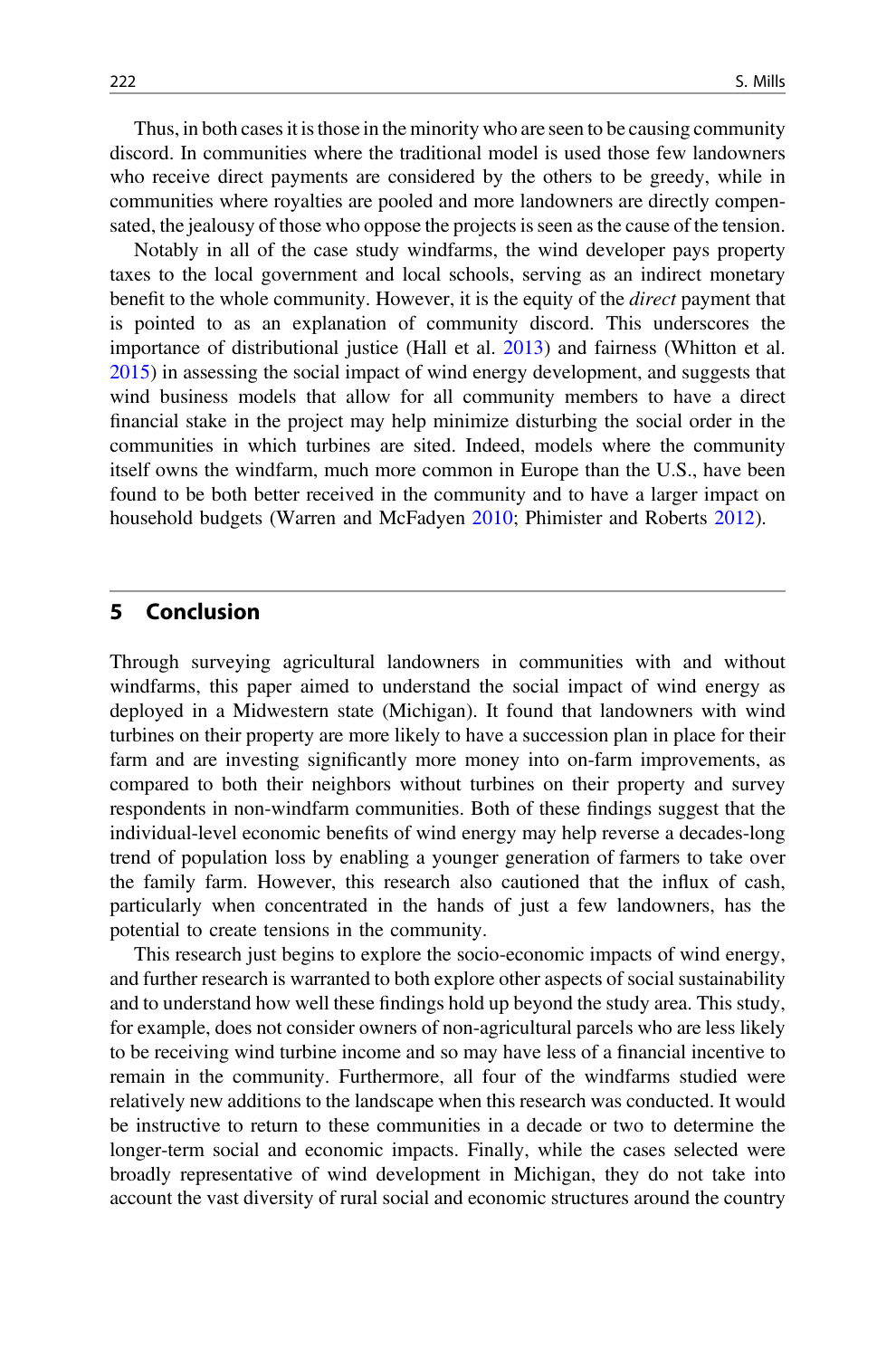<span id="page-8-0"></span>(Salamon [1992](#page-9-0)) and world (Alterman 1997; Ellis et al. 2009). More work could be done to understand how contextual factors, including state and national-level policies, impact the social impacts of wind development.

This research reminds us that as our understanding of sustainability matures to incorporate social and economic considerations at various scales, so too must our assessment of environmental technologies. We must look not just at the global and local environmental benefits or improvements of these technologies, but also at the impacts that they have on the social fabric of the communities in which they are deployed.

#### References

- Adelaja, A., Sullivan, K., & Hailu, Y. G. (2011). Endogenizing the planning horizon in urban fringe agriculture. Land use policy, 28, 66-75. doi:[10.1016/j.landusepol.2010.05.002.](http://dx.doi.org/10.1016/j.landusepol.2010.05.002)
- Alterman, R. (1997). The challenge of farmland preservation: Lessons from a Six-Nation comparison. J Am Plan Assoc, 63, 220-243.
- Bell, D., Gray, T., & Haggett, C. (2005). The "Social Gap" in wind farm siting decisions: Explanations and policy responses. Env Polit, 14, 460–477.
- Black, G., Holley, D., Solan, D., & Bergloff, M. (2014). Fiscal and economic impacts of state incentives for wind energy development in the Western United States. Renewable and Sustainable Energy Reviews, 34, 136–144. doi[:10.1016/j.rser.2014.03.015.](http://dx.doi.org/10.1016/j.rser.2014.03.015)
- Brown, J. P., Pender, J., Wiser, R., et al. (2012). Ex post analysis of economic impacts from wind power development in U.S. counties. Energy Econ, 34, 1743–1754. doi:[10.1016/j.eneco.2012.](http://dx.doi.org/10.1016/j.eneco.2012.07.010) [07.010](http://dx.doi.org/10.1016/j.eneco.2012.07.010).
- D'Souza, G. E., & Gebremedhin, T. G. (1998). Sustainability in agricultural and rural development. Brookfield, VT: Ashgate.
- Devine-Wright, P. (2005a). Local aspects of UK renewable energy development: Exploring public beliefs and policy implications. *Local Environment*, 10, 57–69. doi:[10.1080/](http://dx.doi.org/10.1080/1354983042000309315) [1354983042000309315](http://dx.doi.org/10.1080/1354983042000309315).
- Devine-Wright, P. (2005b). Beyond NIMBYism: Towards an integrated framework for understanding public perceptions of wind energy. Wind Energy, 8, 125-139. doi:[10.1002/](http://dx.doi.org/10.1002/we.124) [we.124](http://dx.doi.org/10.1002/we.124).
- Dillman, D. A., Smyth, J. D., & Christian, L. M. (2009). Internet, mail, and mixed-mode surveys: The tailored design method (3rd ed.). New York: Wiley.
- Ellis, G., Cowell, R., Warren, C., et al. (2009). Wind power: Is there a "Planning Problem"? Expanding wind power: A problem of planning, or of perception? The problems of planning a developer's perspective wind farms: More respectful and open debate needed, not less planning: Problem "Carrier" or proble. Plan Theory Pract, 10, 521–547.
- Gallego Carrera, D., & Mack, A. (2010). Sustainability assessment of energy technologies via social indicators: Results of a survey among European energy experts. Energy Policy, 38, 1030–1039. doi:[10.1016/j.enpol.2009.10.055](http://dx.doi.org/10.1016/j.enpol.2009.10.055).
- Groves, R. M., & Couper, M. P. (1998). Nonresponse in household interview surveys. New York: Wiley.
- Hall, N., Ashworth, P., & Devine-Wright, P. (2013). Societal acceptance of wind farms: Analysis of four common themes across Australian case studies. Energy Policy, 58, 200–208. doi:[10.](http://dx.doi.org/10.1016/j.enpol.2013.03.009) [1016/j.enpol.2013.03.009.](http://dx.doi.org/10.1016/j.enpol.2013.03.009)
- Kahn, M. E. (2013). Local non-market quality of life dynamics in new wind farms communities. Energy Policy, 59, 800–807. doi[:10.1016/j.enpol.2013.04.037.](http://dx.doi.org/10.1016/j.enpol.2013.04.037)
- Mulvaney, K. K., Woodson, P., & Prokopy, L. S. (2013). A tale of Three Counties: Understanding wind development in the rural Midwestern United States. *Energy Policy*, 56, 322–330. doi:[10.](http://dx.doi.org/10.1016/j.enpol.2012.12.064) [1016/j.enpol.2012.12.064.](http://dx.doi.org/10.1016/j.enpol.2012.12.064)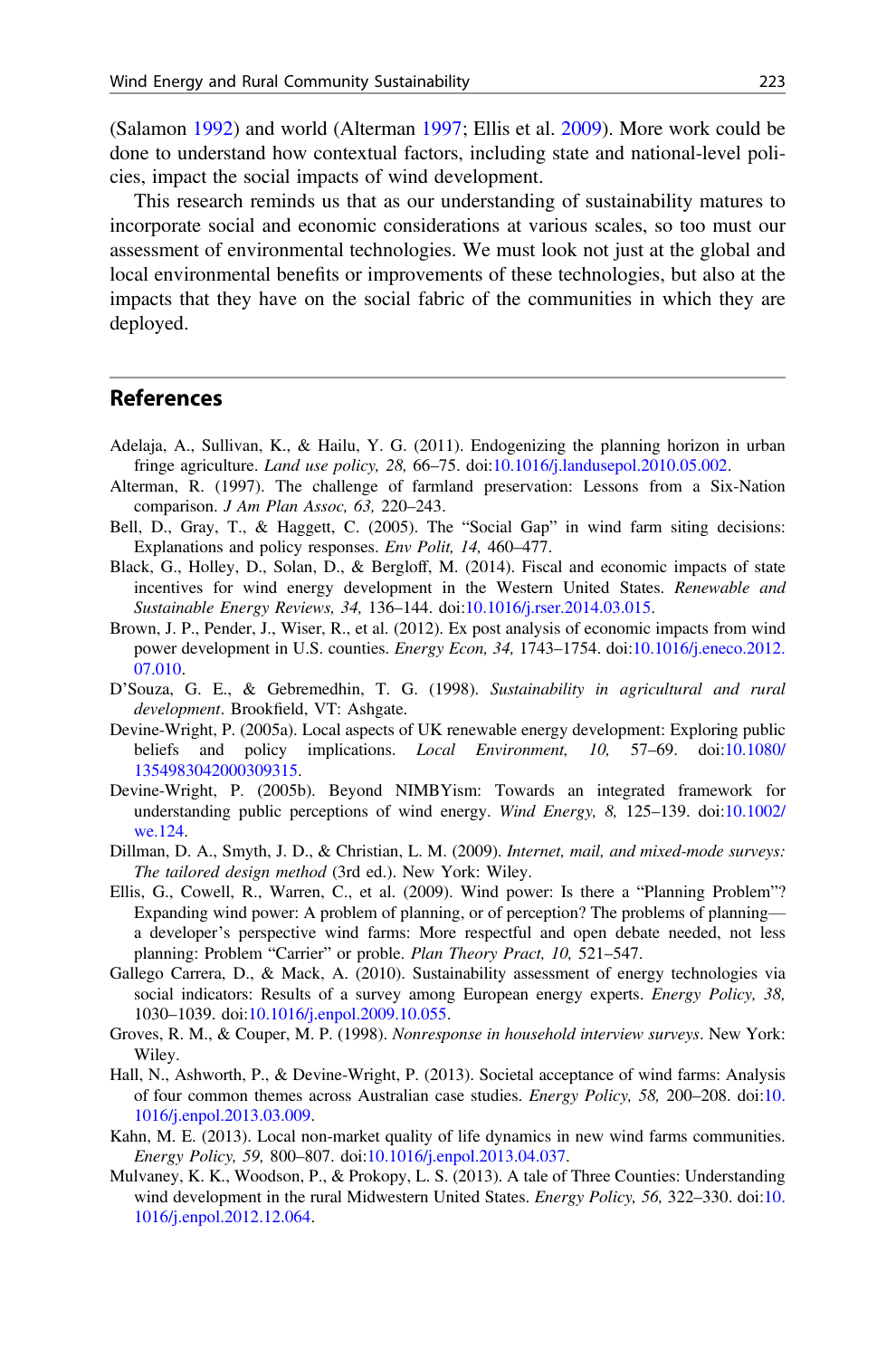- <span id="page-9-0"></span>Munday, M., Bristow, G., & Cowell, R. (2011). Wind farms in rural areas: How far do community benefits from wind farms represent a local economic development opportunity? J Rural Stud, 27, 1–12. doi[:10.1016/j.jrurstud.2010.08.003.](http://dx.doi.org/10.1016/j.jrurstud.2010.08.003)
- Napier, A. (2012). Wind power: Economic growth for rural America. Washington, DC: American Wind Energy Association. [http://www.aweablog.org/wind-power-economic-growth-for-rural](http://www.aweablog.org/wind-power-economic-growth-for-rural-america/)[america/](http://www.aweablog.org/wind-power-economic-growth-for-rural-america/).
- Pennings, J. M. E., Irwin, S. H., & Good, D. L. (2002). Surveying farmers: A case study. Rev Agric Econ, 24, 266–277.
- Phimister, E., & Roberts, D. (2012). The role of ownership in determining the rural economic benefits of on-shore wind farms. Journal of Agricultural Economics, 63, 331–360. doi:[10.](http://dx.doi.org/10.1111/j.1477-9552.2012.00336.x) [1111/j.1477-9552.2012.00336.x.](http://dx.doi.org/10.1111/j.1477-9552.2012.00336.x)
- Salamon, S. (1992). Prarie patrimony: Family, farming, and community in the Midwest. Chapel Hill: University of North Carolina Press.
- Seawright, J., & Gerring, J. (2008). Case selection techniques case study research: A menu of qualitative and quantitative options. Political Research Quarterly, 61, 294-308.
- Slattery, M. C., Johnson, B. L., Swofford, J. A., & Pasqualetti, M. J. (2012). The predominance of economic development in the support for large-scale wind farms in the U.S. Great Plains. Renew Sustain Energy Rev, 16, 3690–3701. doi:[10.1016/j.rser.2012.03.016.](http://dx.doi.org/10.1016/j.rser.2012.03.016)
- Slattery, M. C., Lantz, E., & Johnson, B. L. (2011). State and local economic impacts from wind energy projects: Texas case study. *Energy Policy, 39, 7930–7940.* doi[:10.1016/j.enpol.2011.](http://dx.doi.org/10.1016/j.enpol.2011.09.047) [09.047](http://dx.doi.org/10.1016/j.enpol.2011.09.047).
- Sutherland, L.-A., & Holstead, K. L. (2014). Future-proofing the farm: On-Farm wind turbine development in farm business decision-making. *Land use policy*, 36, 102–112. doi[:10.1016/j.](http://dx.doi.org/10.1016/j.landusepol.2013.07.004) [landusepol.2013.07.004.](http://dx.doi.org/10.1016/j.landusepol.2013.07.004)
- Swofford, J., & Slattery, M. (2010). Public attitudes of wind energy in Texas: Local communities in close proximity to wind farms and their effect on decision-making. Energy Policy, 38, 2508– 2519. doi:[10.1016/j.enpol.2009.12.046](http://dx.doi.org/10.1016/j.enpol.2009.12.046).
- U.S. Department of Energy (DOE). (2015). Wind vision. A new era for wind power in the United States. Washington, DC: US Department of Energy.
- Union of Concerned Scientists. (2003). Farming the wind: Wind Power and Agriculture. Cambridge, MA: Union of Concerned Scientists.
- Warren, C. R., Lumsden, C., O'Dowd, S., & Birnie, R. V. (2005). "Green on Green": Public perceptions of wind power in Scotland and Ireland. J Environ Plan Manag, 48, 853–875.
- Warren, C. R., & McFadyen, M. (2010). Does community ownership affect public attitudes to wind energy? A case study from south-west Scotland. *Land use policy*, 27, 204–213. doi:[10.](http://dx.doi.org/10.1016/j.landusepol.2008.12.010) [1016/j.landusepol.2008.12.010](http://dx.doi.org/10.1016/j.landusepol.2008.12.010).
- Weisser, D. (2007). A guide to life-cycle greenhouse gas (GHG) emissions from electric supply technologies. Energy, 32, 1543–1559. doi:[10.1016/j.energy.2007.01.008](http://dx.doi.org/10.1016/j.energy.2007.01.008).
- Whitton, J., Parry, I. M., Akiyoshi, M., & Lawless, W. (2015). Conceptualizing a social sustainability framework for energy infrastructure decisions. Energy Res Soc Sci, 8, 127-138. doi:[10.1016/j.erss.2015.05.010](http://dx.doi.org/10.1016/j.erss.2015.05.010).
- Wilson, G. A., & Dyke, S. L. (2016). Pre- and post-installation community perceptions of wind farm projects: The case of Roskrow Barton (Cornwall, UK). Land use policy, 52, 287-296. doi:[10.1016/j.landusepol.2015.12.008.](http://dx.doi.org/10.1016/j.landusepol.2015.12.008)
- Wolsink, M. (2007). Wind power implementation: The nature of public attitudes: Equity and fairness instead of "backyard motives". Renewable and Sustainable Energy Reviews, 11, 1188-1207. doi:[10.1016/j.rser.2005.10.005.](http://dx.doi.org/10.1016/j.rser.2005.10.005)